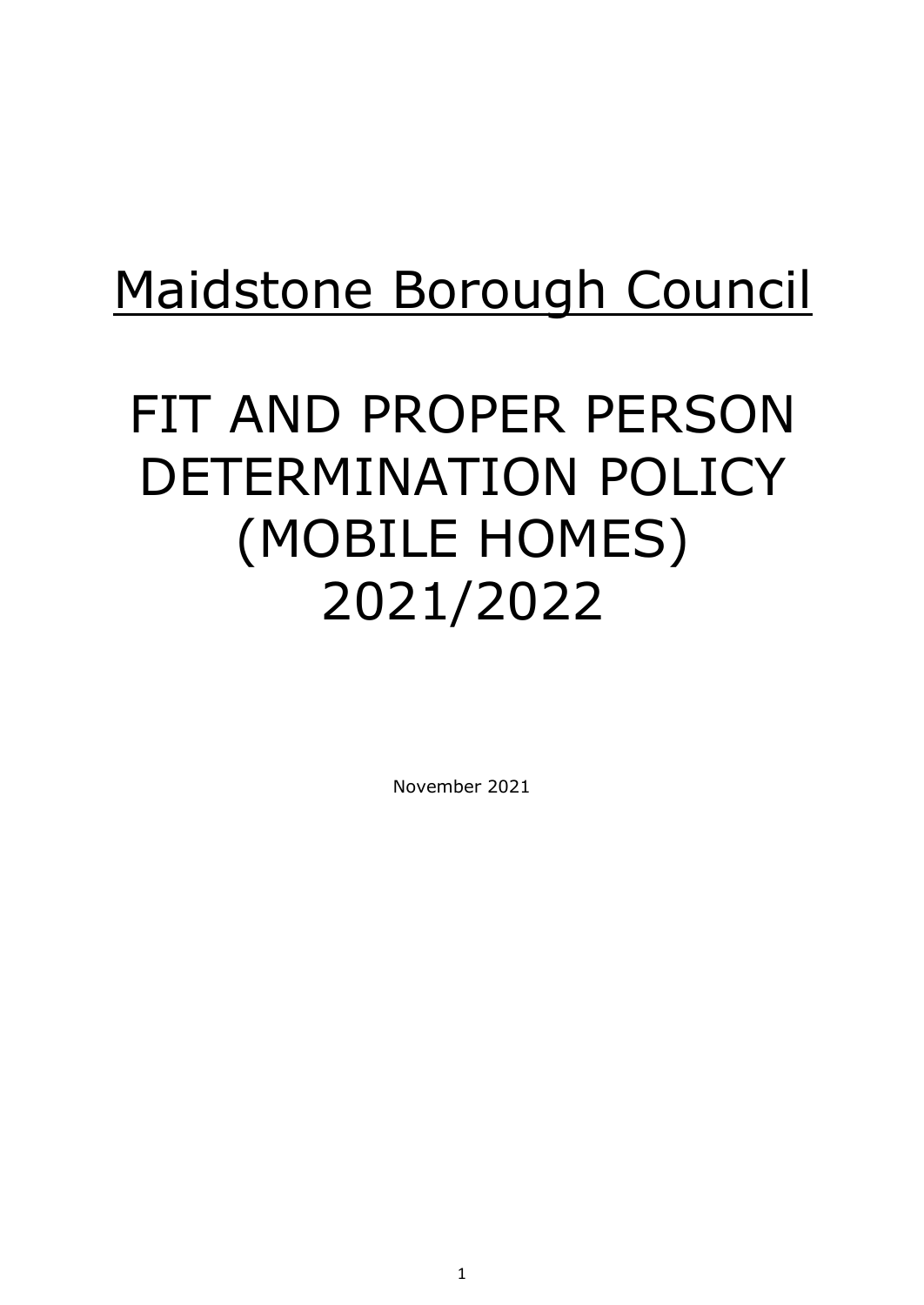# Table of Contents

| 1.  | Is the individual able to conduct effective management of the site4        |  |
|-----|----------------------------------------------------------------------------|--|
| 2.  | Personal information relating to the applicant concerned. 5                |  |
|     |                                                                            |  |
| 1.  |                                                                            |  |
| 2.  |                                                                            |  |
| 3.  |                                                                            |  |
| 4.  |                                                                            |  |
| 5.  | To include the applicant on the register subject to certain condition(s)11 |  |
| 6.  |                                                                            |  |
| 7.  |                                                                            |  |
| 8.  |                                                                            |  |
| 9.  |                                                                            |  |
| 10. |                                                                            |  |
| 11. |                                                                            |  |
| 12. |                                                                            |  |
| 13. |                                                                            |  |
| 14. |                                                                            |  |
| 15. |                                                                            |  |
| 16. |                                                                            |  |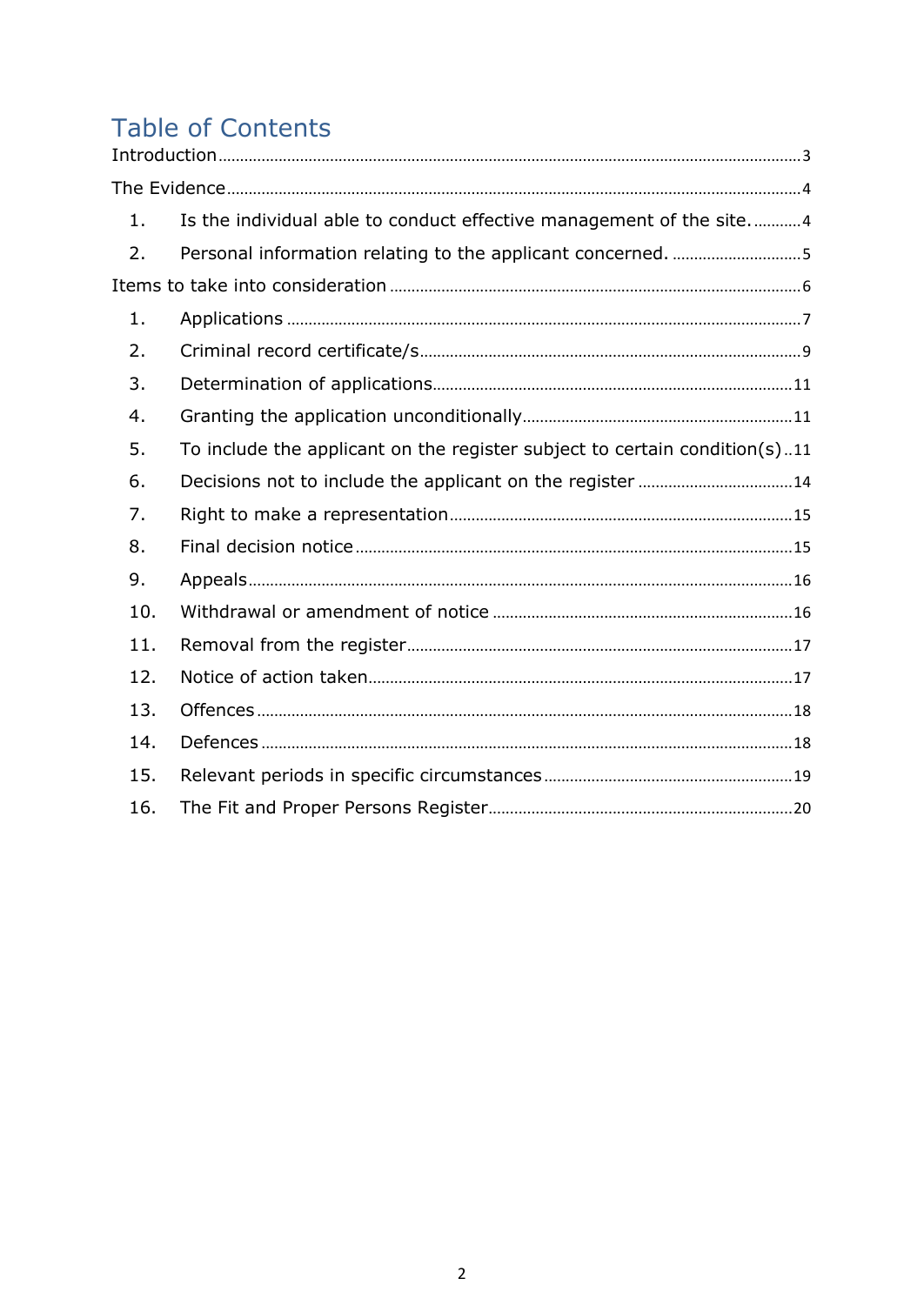## <span id="page-2-0"></span>**Introduction**

- 1. The Mobile Homes (Requirement for Manager of Site to be Fit and Proper Person) (England) Regulations 2020 ("the Regulations") require the manager of a site to be a Fit and Proper Person. Local authorities are accordingly required to introduce a fit and proper person assessment for mobile home site owners, or the person appointed to manage the site, unless they are eligible for an exemption under the Regulations<sup>1</sup>.
- 2. The Regulations, made on 23 September 2020, allow local authorities to receive applications from site owners that hold a licence or have applied for a site licence within the local authority area from 1 July 2021 up to and including 30 September 2021. Owing to factors outside of their control, Maidstone Borough Council are allowing flexibility on that period and their decision process to the  $31<sup>st</sup>$  December 2021 and will not act against Site Owners until that date has passed where dialogue indicates that an application will be submitted by the site owner.
- 3. A local authority must be satisfied that the site owner "is a fit and proper person to manage the site" or, if the owner does not manage the site, "that a person appointed" to do so by the site owner "is a fit and proper person to do so".
- 4. Where a site owner or their manager fails the fit and proper person assessment and they are unable to identify and appoint a suitable alternative manager, who must pass the fit and proper person assessment, the local authority can instead appoint a person to manage the site, but only with the consent of the site owner.
- 5. Principally, the fit and proper person assessment applies to a "relevant protected site". A relevant protected site is one that has a site licence and planning permission which is not granted for holiday use only, or does not prohibit the stationing of mobile homes/caravans for human habitation at certain times of the year. The fit and proper person requirement will ensure that site owners, or their managers, have integrity and follow best practice. Additionally, it provides the safeguard that such individuals will not pose a risk to the welfare or safety of persons occupying mobile homes on the site i.e. park home owners.
- 6. The determination of applications will be undertaken by Community Protection Team and will be overseen by the Head of Housing and Communities.

 $^1$  \*i.e. it is a non-commercial, family occupied site as defined under r.3 of the Regulations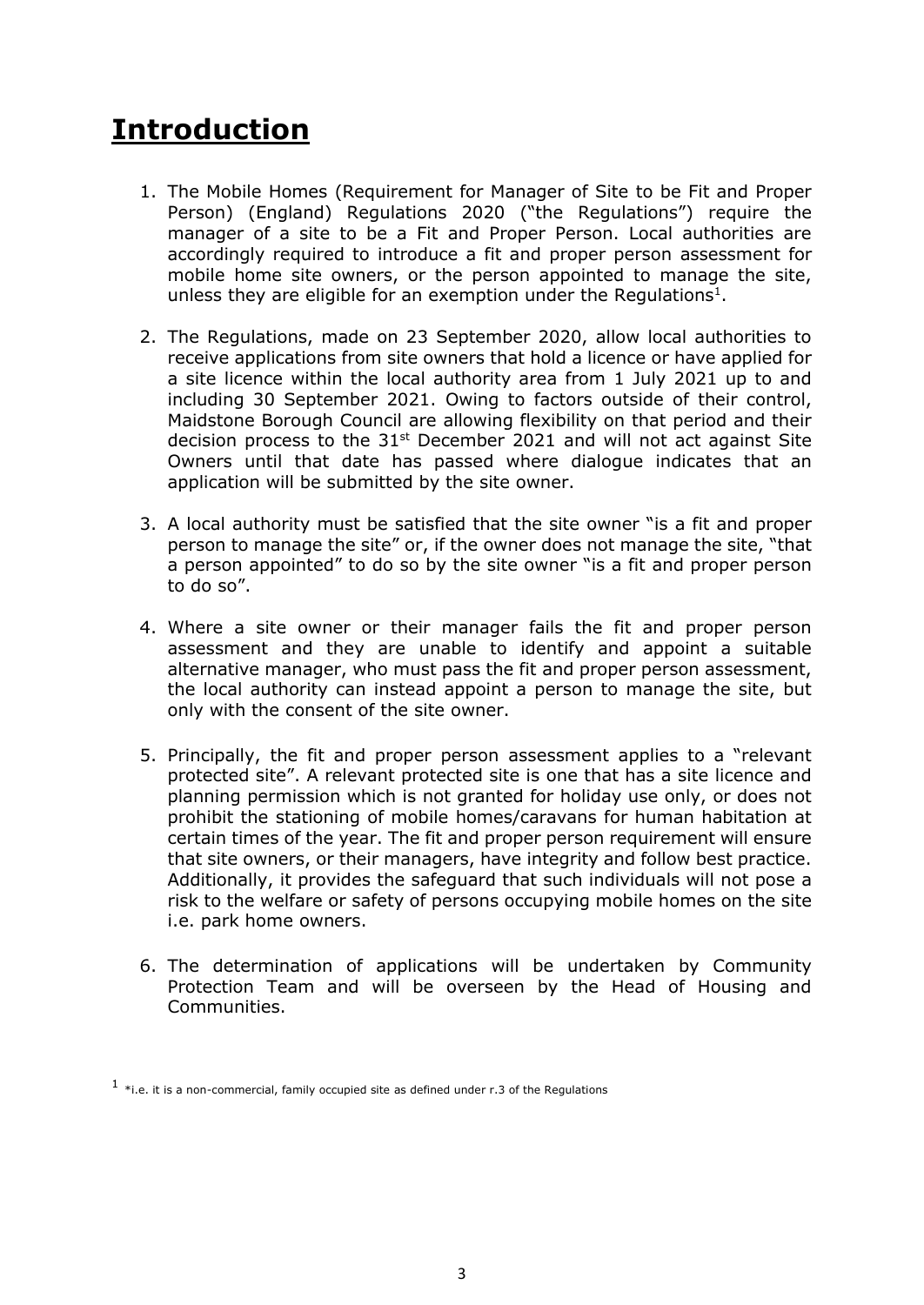## <span id="page-3-0"></span>**The Evidence**

When conducting the fit and proper person assessment, Maidstone Borough Council ("the local authority") must consider the following points relevant to the application:

## <span id="page-3-1"></span>**1. Is the individual able to conduct effective management of the site.**

This includes, but is not limited to, securing compliance with the site licence and the long-term maintenance of the site. It follows that, the local authority must have regard to:

- a. whether the person has a sufficient level of competence to manage the site;
- b. the management structure and funding arrangements for the site; or
- c. the proposed management structure and funding arrangements.

#### **a) Competence to manage the site**

This includes reviewing the competency of the appointed individual. The individual must have sufficient experience in site management, or have received sufficient training, and be fully aware of the relevant law as well as health and safety requirements.

#### **b) The management structure and funding arrangements for the site**

Maidstone Borough Council will consider whether relevant management structures are in place and whether they are adequate to ensure effective management of the site. Officers will need to ensure that the applicant has a robust management plan, this should also be reviewed to ensure it addresses the following issues: the pitch fee payment, proximity of the manager to the site, manager's contact details for residents (including out of office and emergency contact details), the complaints procedure, maintenance, staffing, and refuse removal. The authority reserves the right to include other relevant matters as deemed appropriate for individual applications, this list is therefore not exhaustive.

It is advisable that the site is managed by an applicant based in the UK and a management structure would be unlikely to be suitable if the applicant is an individual, or a company (including its directors), which does not reside or have a permanent UK address. This is because there may be complex issues as a result of this, such as needing the court's permission to serve a claim in a foreign country. The applicant's interest in the land will also have an important impact, as would their financial standing, management structures and competence, all of which could contribute to the overall assessment of their suitability to manage the site effectively.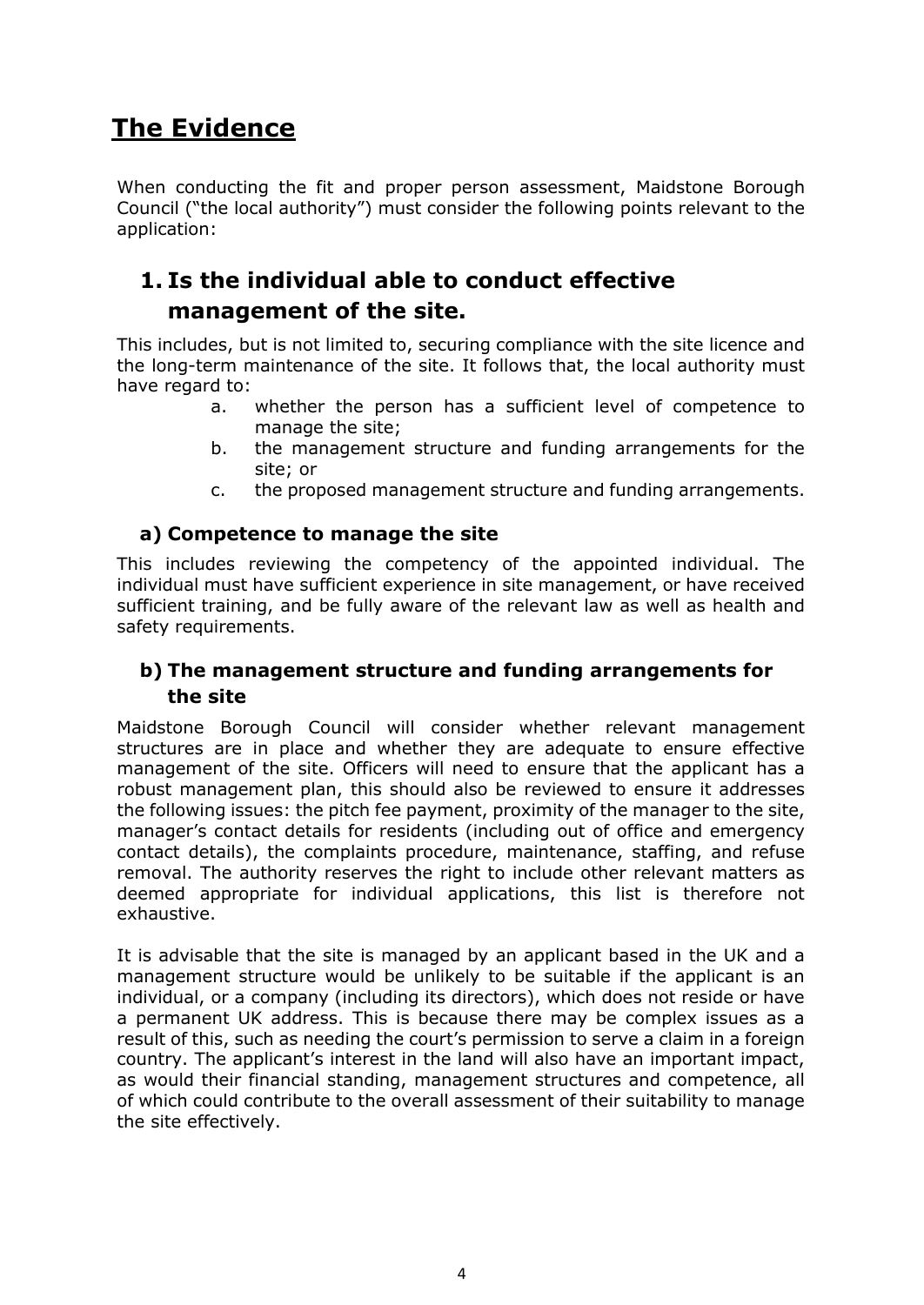#### **c) The proposed management structure and funding arrangements in place for managing the site**

Maidstone Borough Council must consider whether the applicant has sufficient funds (or has access to sufficient funds) to manage the site and comply with licence obligations. Evidence of these funds should be readily available.

Third party (including an associated company) funding should be disclosed, as this will impact on the authority's ability to deem whether the application is financially viable.

## <span id="page-4-0"></span>**2. Personal information relating to the applicant concerned.**

Includes a criminal record check and should include whether the relevant person:

- a) has committed any offence involving fraud or other dishonesty, violence, firearms or drugs or any offence listed in Schedule 3 to the Sexual Offences Act 2003 (offences attracting notification requirements);
- b) has not contravened any provision of the law relating to housing, caravan sites, mobile homes, public health, planning or environmental health or of landlord and tenant law.
- c) has not contravened any provision of the Equality Act 2010 in, or in connection with, the carrying on of any business.
- d) has not harassed any person in, or in connection with, the carrying on of any business.
- e) is not or has not been within the past 10 years, personally insolvent.
- f) is not or has not been within the past 10 years, disqualified from acting as a company director.
- g) has the right to work in the United Kingdom and,
- h) is a member of any redress scheme enabling complaints to be dealt with in connection with the management of the site (when this is in place).

Maidstone Borough Council may have records of previous harassment complaints made against a site owner or their manager. Even if no action was taken on these complaints, these can still be taken into consideration in the fit and proper person assessment. These complaints may identify further potential risks and can also provide an indication of potential underlying problems with the management of the site or the site owner's lack of experience/skills in dealing with customers. Officers can address any underlying issues by attaching conditions to the individual's entry on the register.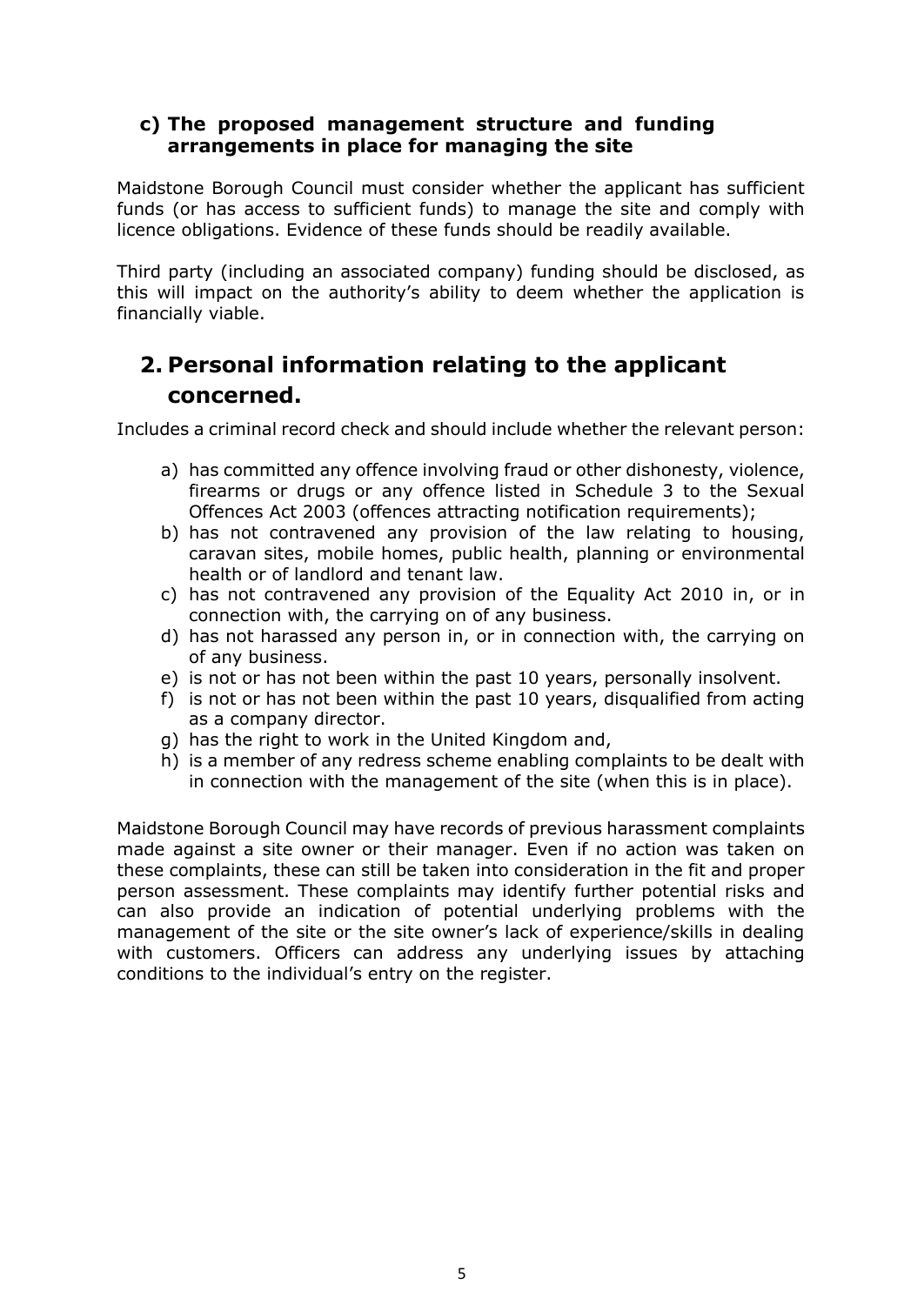## <span id="page-5-0"></span>**Items to take into consideration**

"The applicant" is defined at paragraph 2 of the Regulations as "the person who makes an application under regulation 6".

The "relevant person" is also defined at paragraph 2 of the Regulations to mean "the subject of the fit and proper person assessment under Regulation 7".

The conduct of any person associated or formerly associated with the relevant person (whether on a personal, work or other basis) is also an important factor to be considered in the fit and proper person assessment.

Site owners may be required to provide details of any current or former associates of the relevant person in the application form. Those associates will not include other current joint owners as that information is required elsewhere in the application.

It is not routinely required to provide information of all current or past associates of the site owner. However, it is advisable that, prior to making any final decisions, officers consider the conduct of past and current associates relevant to that individual's application. The site owner can be asked to provide additional information during the application process.

Officers will be required to establish whether an individual is considered to be an associate of the relevant person and then whether their conduct is relevant to the application. A relevant associate could be defined as any individual who may have played a part, directly or indirectly, in a decision or action, which has had an impact on residents' rights, or the quiet enjoyment of their homes.

The Regulations are drafted widely giving the opportunity for local authorities to take into consideration other relevant matters. All conduct is relevant in relation to the person's fitness to hold a licence and/or manage the particular mobile home site. Proper management of the site includes, but is not limited to, securing compliance with the site licence and the long-term maintenance of the site.

To be able to secure the proper management of the site, officers must (amongst other things) have regard to whether the relevant person has a sufficient level of competence to manage the site and the management structure or proposed management structure and funding arrangements.

Officers are able to decide the specific matters they deem relevant to the fit and proper person application. These matters could be in relation to current or previous issues, or events, that have occurred in relation to the park site or any other park site owned or managed by the site owner or site manager in another local authority area. Additionally, the site owner's conduct regarding other business, outside of the park homes sector, can also have implications on the financial and management arrangements of the site in question. Any matters which are believed to be of relevance to the application should primarily focus on the relevant person's conduct, competence and their suitability to manage the site.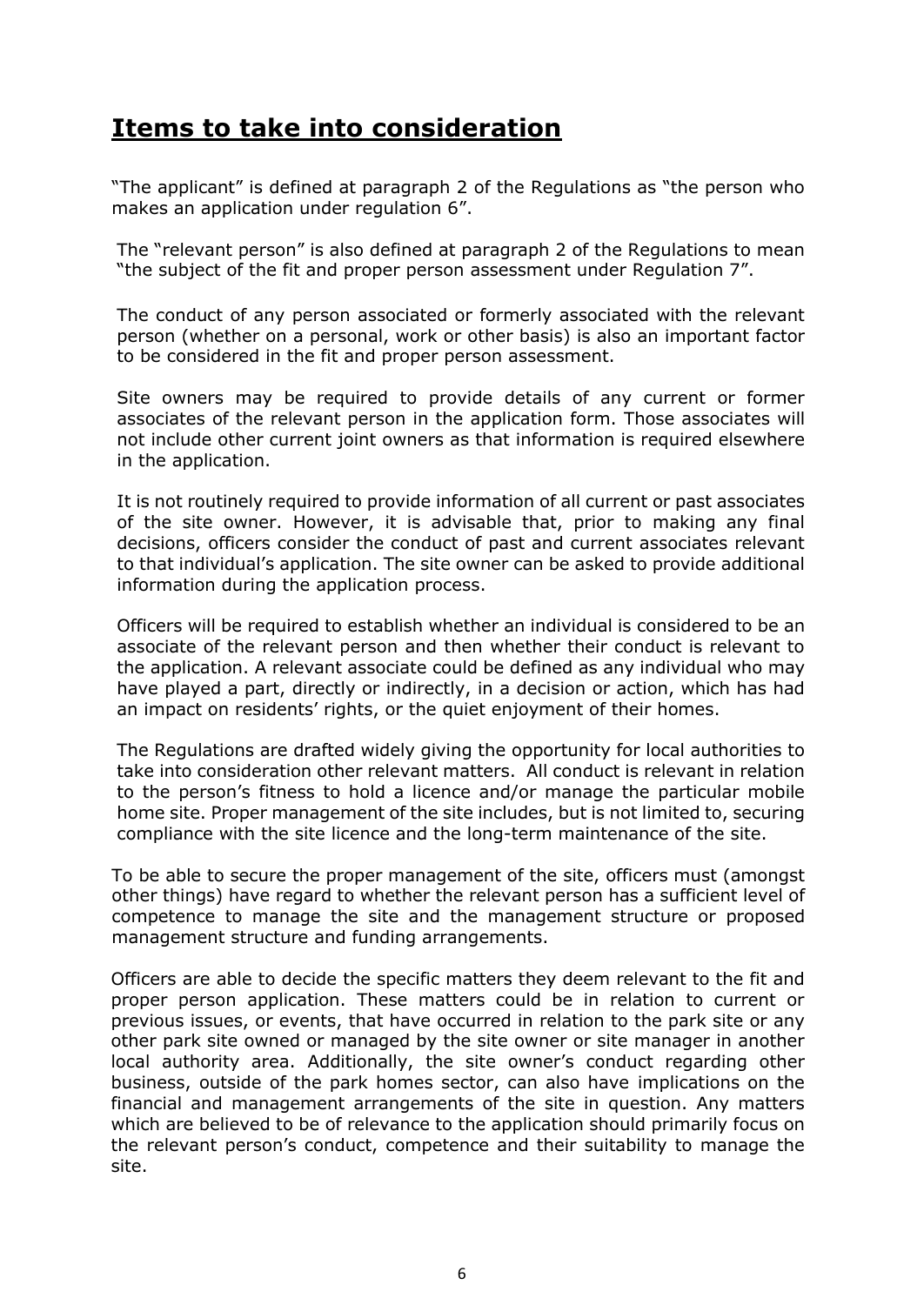Officers will consider any additional matters in light of the available evidence. The evidence could include previous tribunal and court decisions, documents or records from Companies House, or other public bodies or financial institutions. Allegations which have not been investigated or documented may be difficult to use as evidence to support the authority's decision.

### <span id="page-6-0"></span>**1. Applications**

The Regulations use various terms and these are outlined below:

As mentioned earlier **"Relevant person"** is defined in paragraph 2 of the Regulations and is "the subject of the fit and proper person assessment under Regulation 7". Please note that this could be the site owner or person appointed to manage the site by the site owner.

"**Relevant officer**" is defined in paragraph 1 of Schedule 2 of the Regulations. Where the applicant is a company, a relevant officer will be a director or other officer of the company; or, where the applicant is a partnership, a partner; or, where the applicant is a body corporate, a member of the management committee of that body.

"**Required Information**" is defined in paragraph 14 of Schedule 2 of the Regulations as: the person's name and business contact details; details of the person's role or proposed role in relation to the management of the site; where the person has not yet been appointed, the address, telephone number and email address (if any) at which the person may be contacted in respect of the application; details of each relevant protected site (other than that to which the registration application relates)  $-$  for which the person holds a licence issued under section 3 of the Caravan Sites and Control of Development Act 1960, or in which the person has a legal estate or equitable interest, or which the person manages.

The application for inclusion in the fit and proper register, must therefore include the following:

#### **The applicant and site details required**

Details of the site and the applicant:

- 1) The applicant's name and business contact details.
- 2) Where the applicant is not an individual, the following information in relation to the individual completing the application on behalf of the applicant and each relevant officer:
	- i. the person's name;
	- ii. details of the person's role (if any) in relation to the management of the site.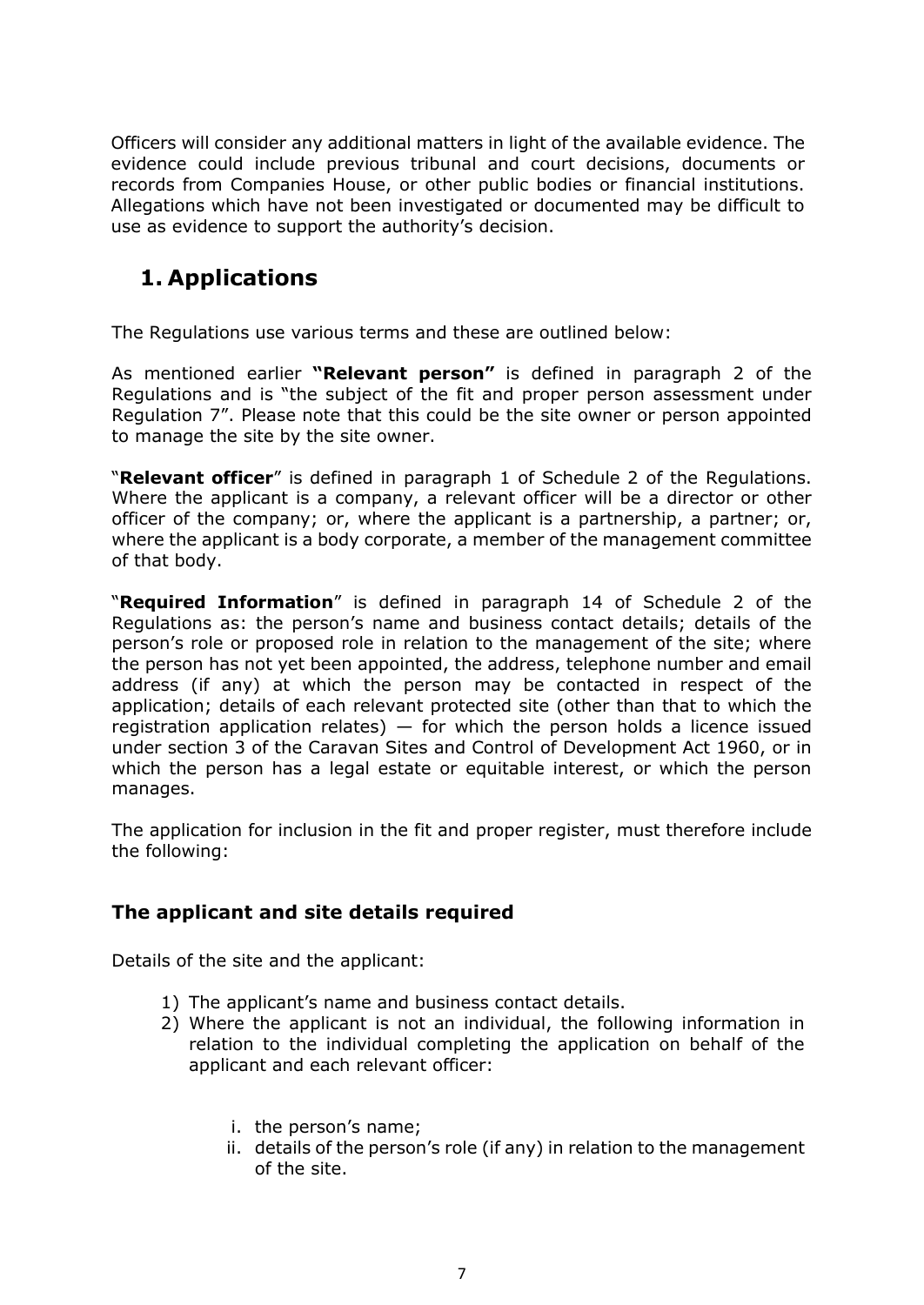- 3) The name and address of the site.
- 4) Evidence of the applicant's legal estate or equitable interest in the site.
- 5) Confirmation that the applicant is the occupier within the meaning of section 1 of the Caravan Sites and Control of Development Act 1960.
- 6) The name and business contact details of any other person that has a legal estate or equitable interest in the site.

The name and address of each other relevant protected sites:

- 1) for which the applicant holds a licence issued under section 3 of the Caravan Sites and Control of Development Act 1960;
- 2) in which the applicant has a legal estate or equitable interest; or
- 3) that the applicant manages.

The applicant must clearly specify whether their application is made in respect of either the applicant, or site owner, or the person that the applicant or site owner has appointed to manage the site.

#### **Information relating to the site manager**

In circumstances where a "site manager" has been appointed to manage a site more information is needed. The person who is applying for the site manager to be registered as a fit and proper person must provide the following information: the site manager's name and details of that person's role (if any) in relation to the management of the site.

If the site manager is not an individual required information would also include the individual ("A") that the site manager has appointed or intends to appoint to be responsible for the day-to-day management of the site. And where A is not a relevant officer of the site manager, the relevant officer to whom A is accountable for the day-to-day management of the site.

#### **Additional information when the applicant is the relevant person and an individual**

When the applicant is the relevant person and is an individual, and the applicant has appointed, or intends to appoint, someone else ("B") to be responsible for the day-to-day management of the site, required information would be needed in relation to B. If B is not an individual but is, instead, for example, a company, and B has appointed an individual ("C") to do the day-to-day management, required information would be needed in relation to C. Where C is not a relevant officer of a company, details of the relevant officer to whom C is accountable for the dayto-day management of the site would also be required.

#### **Additional information where applicant is relevant person and not an individual**

When the applicant is the relevant person but is not an individual and the applicant has appointed or intends to appoint someone else ("B") to be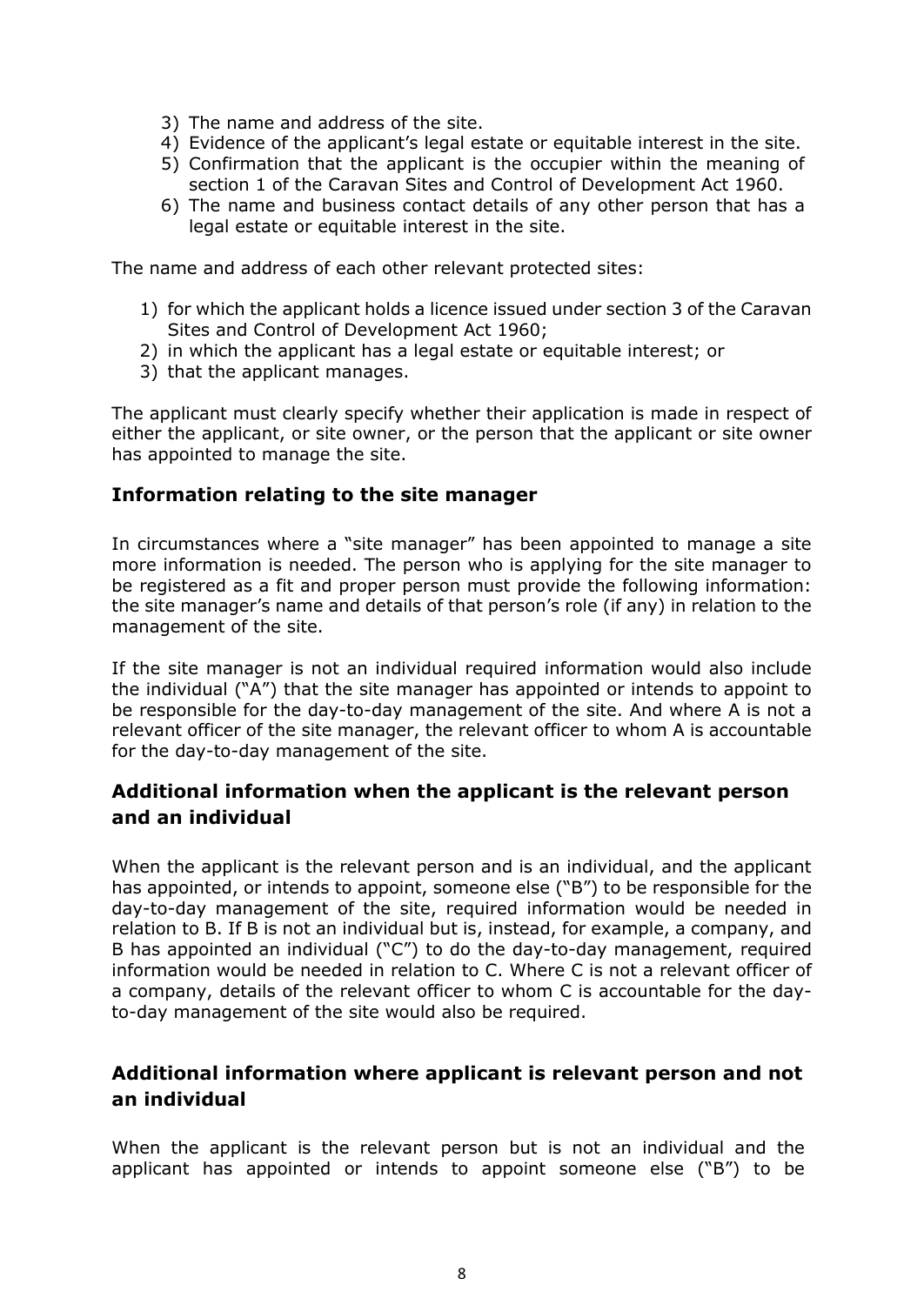responsible for the day-to-day management of the site, required information would be needed in relation to this person. Information would also be required relating to the following persons: if B is not a relevant officer of the applicant the person to whom B is accountable for the day-to-day management of the site ("C");where B itself is not an individual, the individual ("D") that B has appointed or intends to appoint to be responsible for the day-to-day management of the site; where D is not a Relevant officer of B, the relevant officer to whom D is accountable for the day-to-day management of the site.

It can be seen from the above that the Regulations prohibit the operation of a relevant protected site unless the site owner or its site manager (whatever the management structure might be) has been assessed by the local authority as a fit and proper person to do so. This has been included to ensure that consistent standards are applied to companies and other organisations that are not individuals.

## <span id="page-8-0"></span>**2. Criminal record certificate/s**

Criminal Records Certificates must be issued under section 113A(1) of the Police Act 1997 and will be required where:

- a) the Relevant person is an individual and
- b) for each individual in relation to whom the applicant is required to provide information for example, a site manager or individuals A, B, C or D as outlined above.

The application will need to be accompanied by a basic DBS certificate.

The certificate must have been issued no more than six months before the date of the application. It is incumbent upon the site owner to ensure that any certificates provided meet this requirement.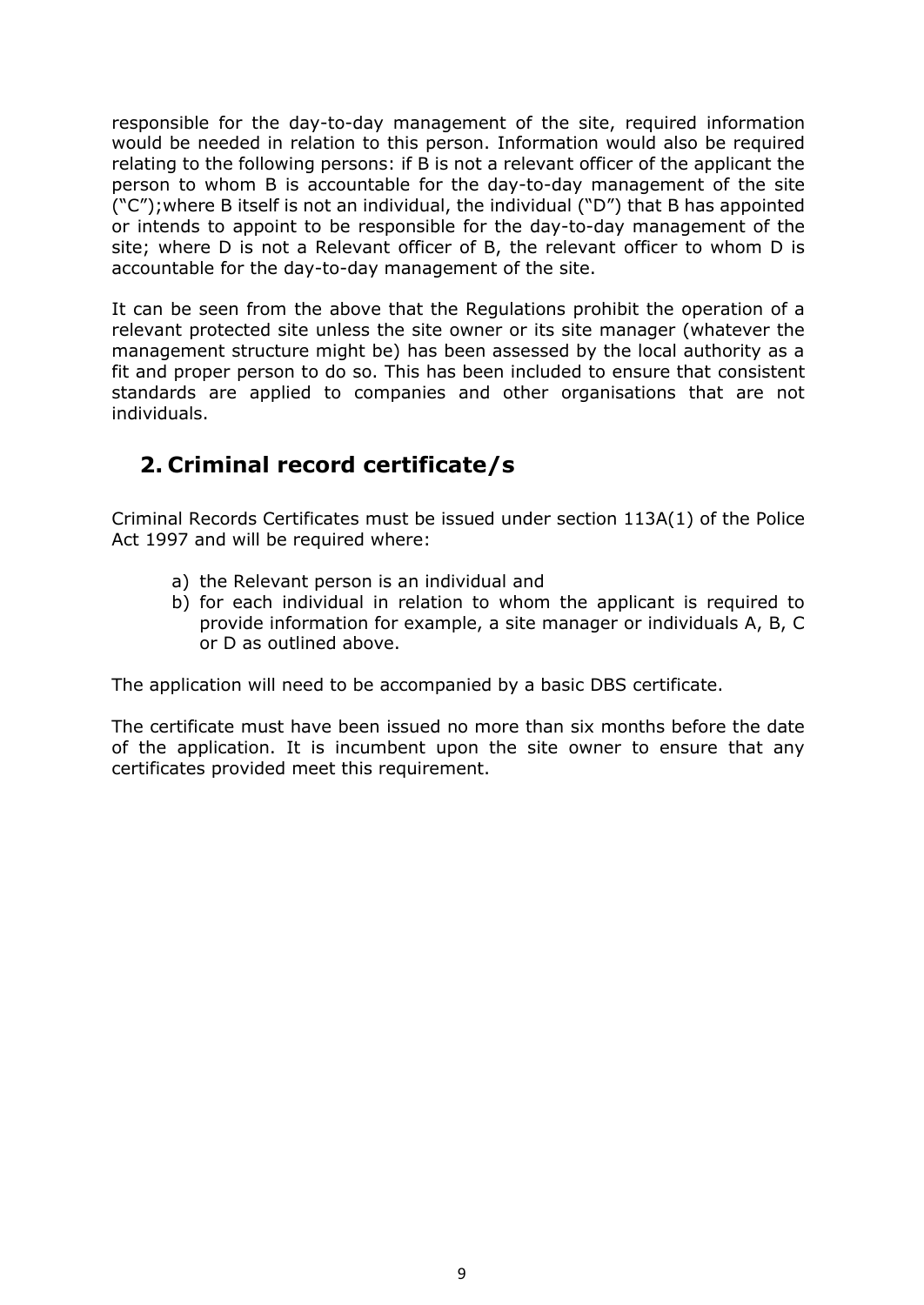#### **Declaration**

A declaration made and signed by the "appropriate person", which means:

- a) where the applicant is a company, a director or other officer of the company;
- b) where the applicant is a partnership, one of the partners;
- c) where the applicant is a body corporate and the conduct of the management of the body is vested in its members, a member;
- d) where the applicant is not a body falling within (a) to (c) above, a member of the management committee;
- e) where the applicant is an individual, that individual.

Where the applicant is not the relevant person, the declaration must confirm that the applicant has made all reasonable enquires into the matters mentioned in paragraph 9 of Schedule 3 of the Regulations.

The declaration should also state that the information provided in the application is correct and complete to the best of the applicant's knowledge and belief.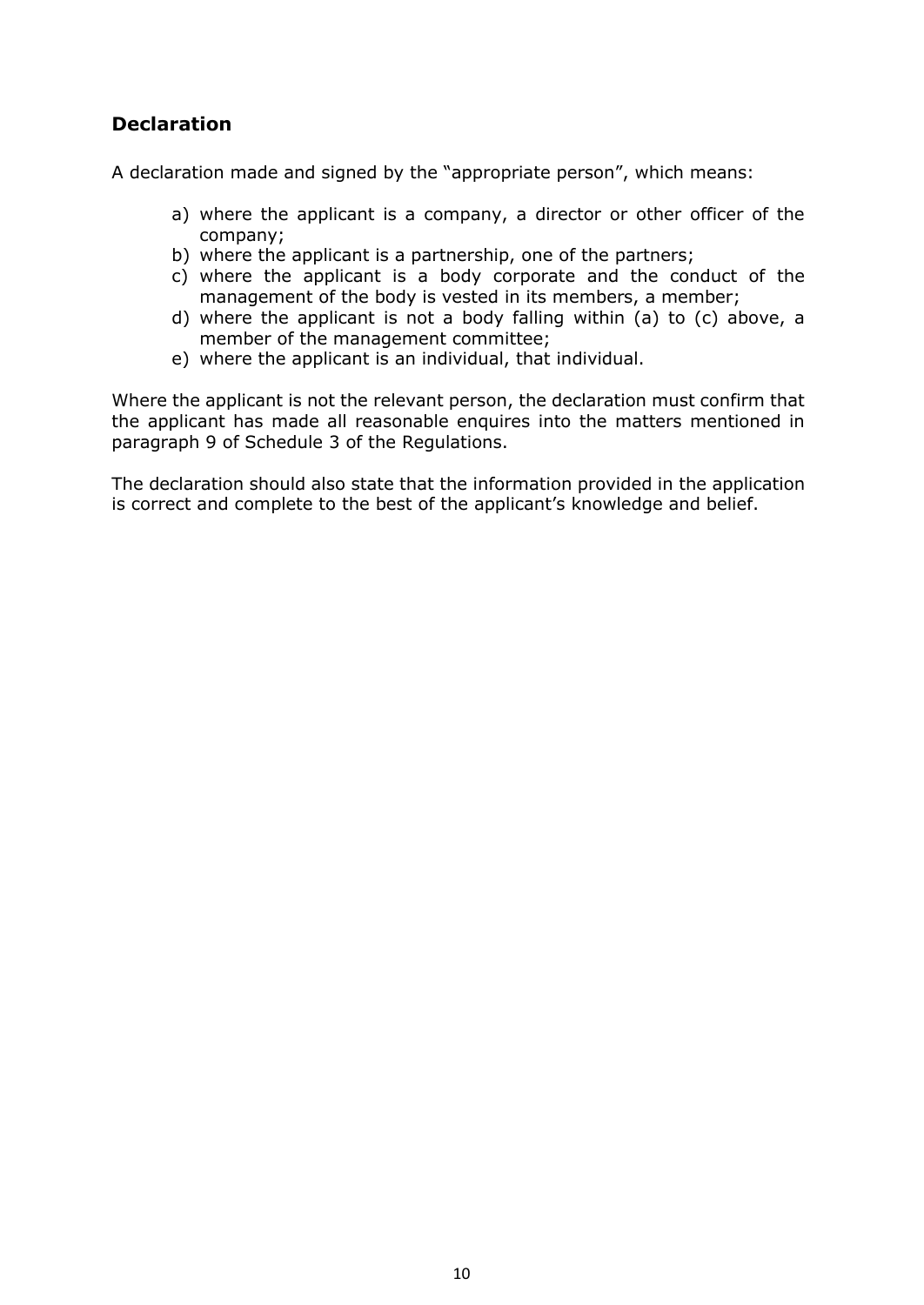## <span id="page-10-0"></span>**3. Determination of applications**

The local authority must make a decision on the application in a timely and practicable manner and either:

- a) where the decision is to grant the application unconditionally and include the relevant person on the register for 5 years, serve a final decision notice on the applicant; or
- b) otherwise, serve a preliminary decision notice on the applicant.

On receipt of an application the local authority may:

- a) grant the application unconditionally;
- b) grant the application subject to conditions; or
- c) reject the application.

The determinations of applications will be undertaken by officers of the Community Protection Team who have been trained and have a full understanding of this policy. The process will be overseen by the Community Protection Manager on behalf of the Head of Housing and Communities.

Upon rejection of a person's application by Maidstone Borough Council this will be recorded on our system and include the details of the person involved and the reasons for the rejection. This will not be held on the published register.

## <span id="page-10-1"></span>**4. Granting the application unconditionally**

Where officers are satisfied that the applicant meets the fit and proper person assessment unconditionally, they must include the applicant on the register for 5 years. The authority must issue a final decision notice to the applicant to inform them of its decision.

## <span id="page-10-2"></span>**5. To include the applicant on the register subject to certain condition(s)**

In some circumstances, the local authority can specify that the individual for the fit and proper person assessment will only be successful if certain conditions are met. If these conditions are satisfied, the local authority can grant an application subject to those condition(s). The local authority can also grant an application for less than 5 years.

It may be the case that officers decide to include the person on a register subject to condition(s), if it would only be satisfied that the person would meet the fit and proper requirement if the condition(s) were complied with. An applicant will be able to appeal against the decision to attach (or vary) any condition to an entry on the register. It is therefore imperative that officers have clear and justifiable reasons for attaching any condition(s) and that any conditions imposed can be enforced by Maidstone Borough Council.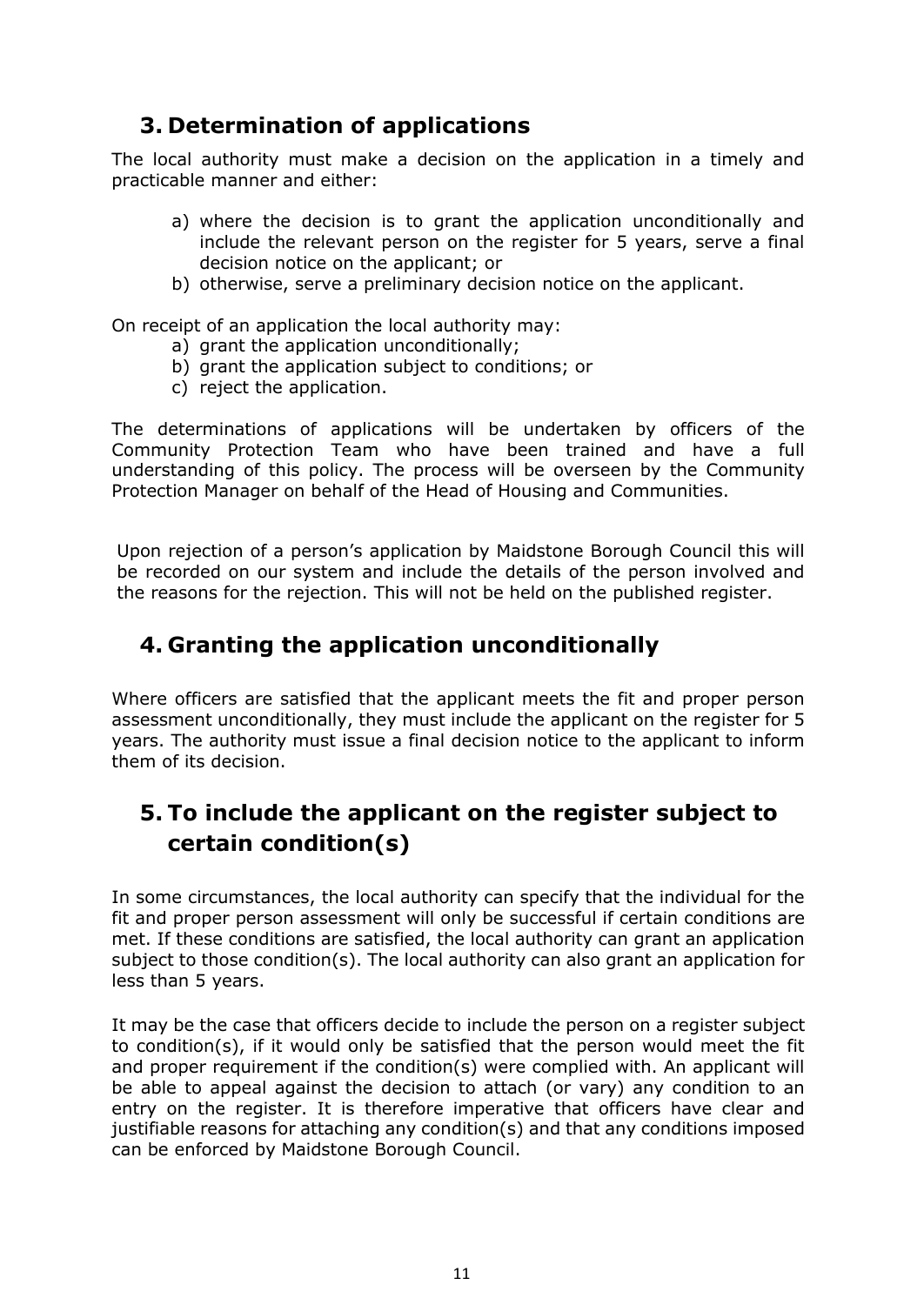Conditions will need to be clearly stated for the applicant's understanding and this will also allow for the local authority to ensure that they are enforceable.

An example of the requirements of any conditions are included in Table 1 below.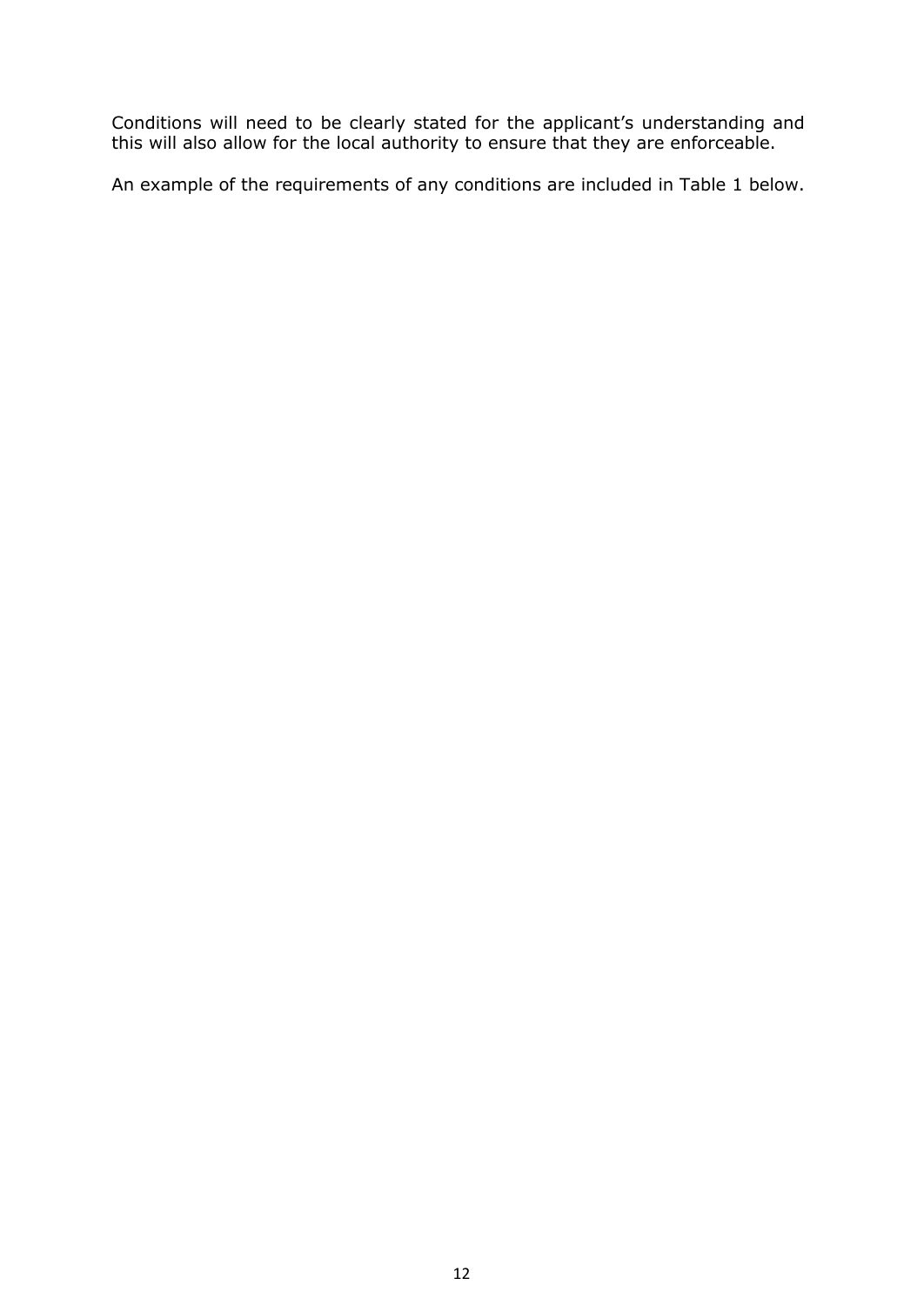#### **Table 1**

- Specific The specific condition/s a site owner is being requested to address.
- Measurable The conditions required and the outcome(s) expected.
- Achievable The applicant should be reasonably expected to be able to achieve the condition. For example, it may not be reasonable to expect a site owner of one small site to have the same resources to introduce the same procedures as a medium sized company.
- Realistic The applicant should have a clear understanding of how the required outcome can be reached and that there are no circumstances or factors which would make the achievement of the outcome impossible or unlikely.
- Timebound A clear timescale in which the task/action must be completed.

#### **What can a condition relate to?**

The fit and proper person assessment is aimed at ensuring that the person managing the site is competent and the conditions should relate directly to the person's ability to secure the proper management of the site.

Where a person has contravened legislation, or committed offences set out in above section, it is not recommended that conditions are set in relation to those matters. This is because such a condition would be unlikely to meet the tests set out above. For example, if a person has committed fraud or violence, that specific incident cannot be reversed by requiring the person to perform a specific task.

In cases where the person has committed those listed offences or contravened legislation, these breaches should be considered, together with all the other information available, when reaching the preliminary decision.

A condition can also be set with respect to ensuring the relevant person has the ability to secure the proper management of the site. In summary, conditions can relate to any factors which are relevant to the person's competence to manage the site, the management structure, or funding arrangements for the site, an associated person's influence, and any other relevant factors.

**Example 1** - The local authority has evidence of a site owner's failure over a certain period of time to address residents' complaints. This is an example of poor management which could be resolved by the site owner implementing an adequate complaints procedure. A condition could be attached requiring the site owner to "implement an effective and accessible three stage complaints process for residents by xx date and provide the LA with quarterly reports of complaints and outcomes, from that date and for the first year".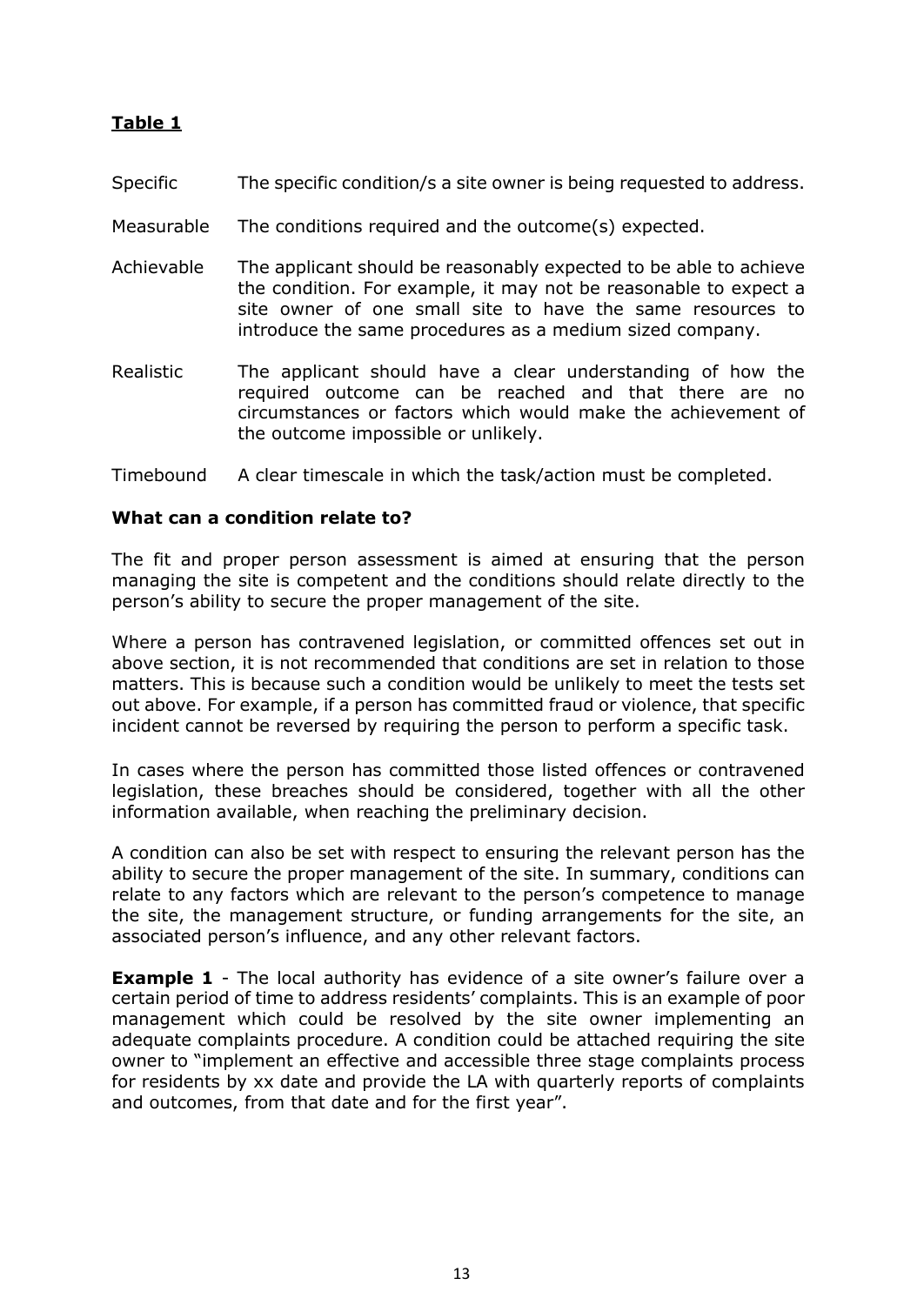If the condition is met within the specified time frame, the local authority can record this in the register. If, at a future date, it is found that the site owner failed to implement a complaints procedure, a further opportunity to comply may be given and this could include a new condition of the site owner providing quarterly reports of complaints and outcomes for each year. The site owner could also be expected to complete a relevant "CPD customer service/Dealing with complaints" course by a certain period. However, should the local authority consider the actions as unlikely to achieve the desired outcome, the site owner could be removed from the register.

**Example 2** - If, when considering an application, certain documents or information are unavailable to the applicant, because of delays from third parties, the local authority may wish to attach a condition to the entry on the register that the site owner "is to provide the authority by registered post, with the original xx document by xx date".

**Example 3 -** An associated person has been visiting the park and, through their action ('X'), has caused distress to the residents impacting their well-being and security. A condition could be attached to the register requiring the site owner to put measure(s) in place by xxx date preventing the associated person, or any other person, from carrying out action X on the site.

## <span id="page-13-0"></span>**6. Decisions not to include the applicant on the register**

Should Maidstone Borough Council determine that the applicant does not meet the requirements, and attaching conditions would not be appropriate, the authority can refuse to grant the application.

Where the authority makes a decision to include the applicant on the register, subject to conditions, or not to include the applicant on the register, a preliminary decision notice to the applicant must be issued.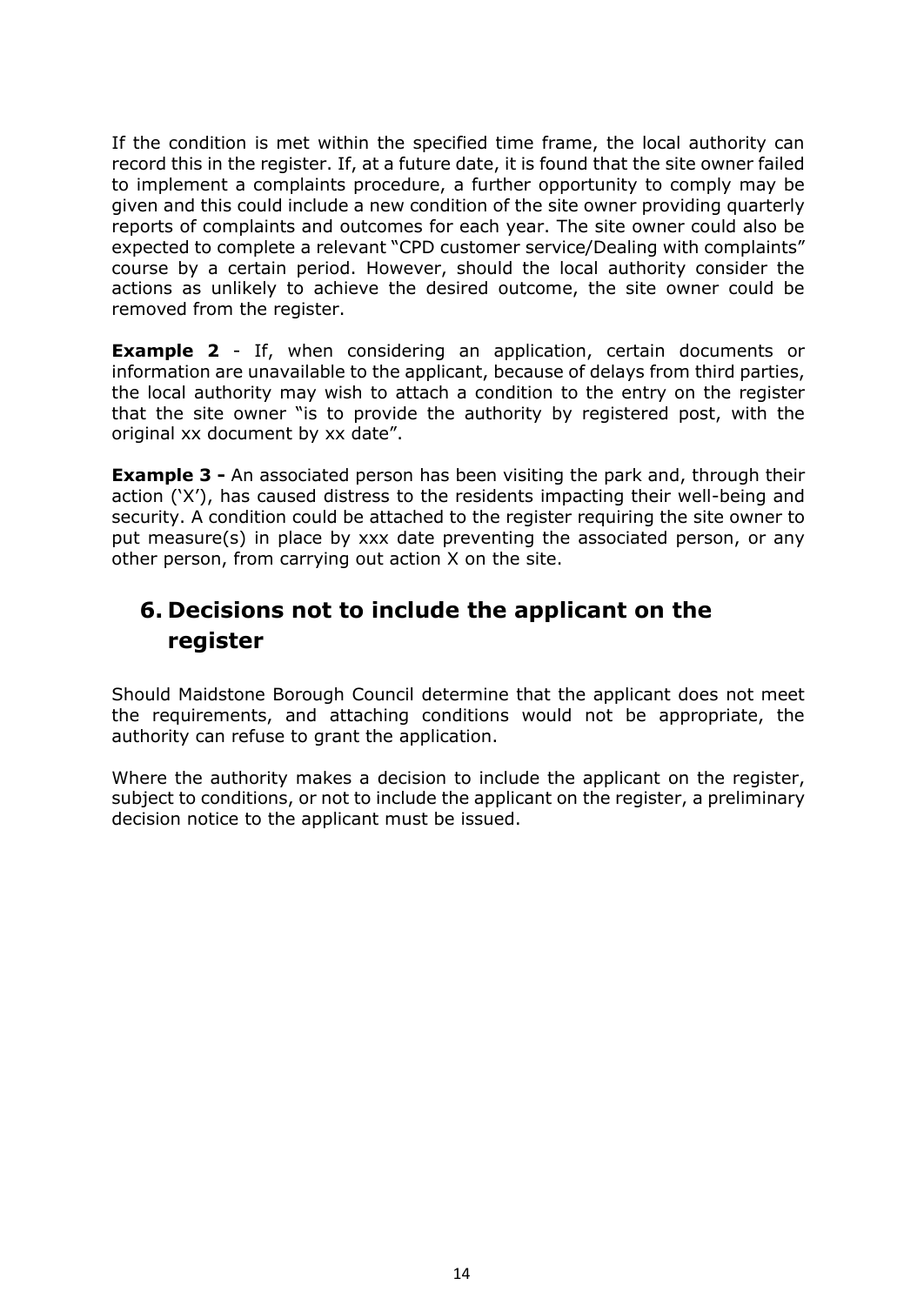The preliminary decision notice must clearly state:

- a) the date the preliminary decision notice is served;
- b) the preliminary decision;
- c) the reasons for it;
- d) the date it is proposed that the final decision will have effect;
- e) information about the right to make written representations;
- f) where the preliminary decision is to refuse the application, the consequences of causing or permitting the land to be used as a relevant protected site in contravention of the regulations; and
- g) where the preliminary decision is to grant the application subject to conditions, the consequences of failing to comply with any conditions.

#### <span id="page-14-0"></span>**7. Right to make a representation**

An applicant who receives a preliminary decision notice will have 28 days in which to make representations in writing to the local authority. The 28-day period begins with the day after the day on which the notice was served.

The local authority is obliged to consider and take any representations it receives into account before making a final decision.

#### <span id="page-14-1"></span>**8. Final decision notice**

The local authority must, as soon as reasonably practicable, after the end of the period allowed for making representations, make a final decision and serve the decision notice on the applicant.

The final decision notice must set out:

- a) the date the final decision notice is served;
- b) the final decision;
- c) the reasons for it;
- d) when the decision is to take effect;
- e) information about the right of appeal and the period within which an appeal may be made;
- f) where the decision is to refuse the application, the consequences of causing or permitting the land to be used as a relevant protected site in contravention of the regulations; and
- g) where the decision is to grant the application subject to conditions, the consequences of failing to comply with any condition.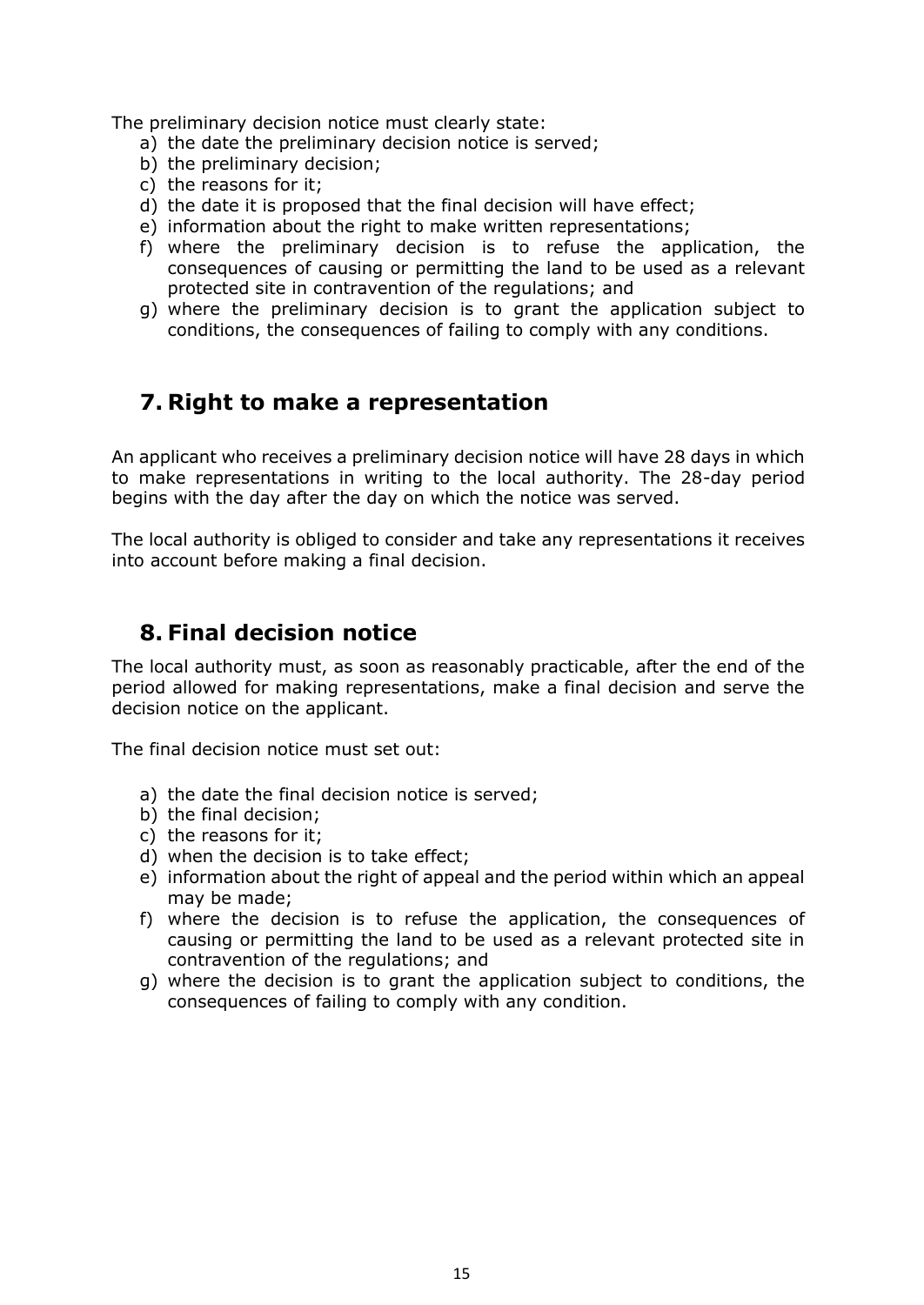## <span id="page-15-0"></span>**9. Appeals**

The applicant can decide to appeal the decision by making an application to the First-tier Tribunal (Property Chamber) ("the tribunal") within specific timeframes set by the tribunal. The applicant is permitted to appeal against any decisions served by the Authority. These could include:

- a) including the relevant person on the register for an effective period of less than 5 years;
- b) including the relevant person on the register subject to conditions; and
- c) rejecting the application.

Where an applicant accepts the authority's decision not to include the person originally stated in the application on the register, they will be required to seek alternative management arrangements to comply with the fit and proper person requirement. If they fail to do so they will be committing an offence.

An appellant will not be able to claim compensation for losses incurred pending the outcome of an appeal.

#### <span id="page-15-1"></span>**10. Withdrawal or amendment of notice**

There may be circumstances where the local authority may decide to withdraw or amend:

- a) a preliminary decision notice before service of the final decision notice;
- b) a final decision notice before the decision to which it relates takes effect; or
- c) a notice of proposed action before the proposed action is taken.

To withdraw or amend a notice, the authority will serve notice on the person on whom the original notice was served.

There are no requirements for notices to contain specific information, however, it is recommended that a withdrawal or amendment notice should state:

- a) That it is withdrawing/amending the original notice (a copy of the original notice should be attached for reference);
- b) the reasons for withdrawing the notice;
- c) the date it takes effect; and,
- d) the implications of the decisions in relation to the person's entry on the register.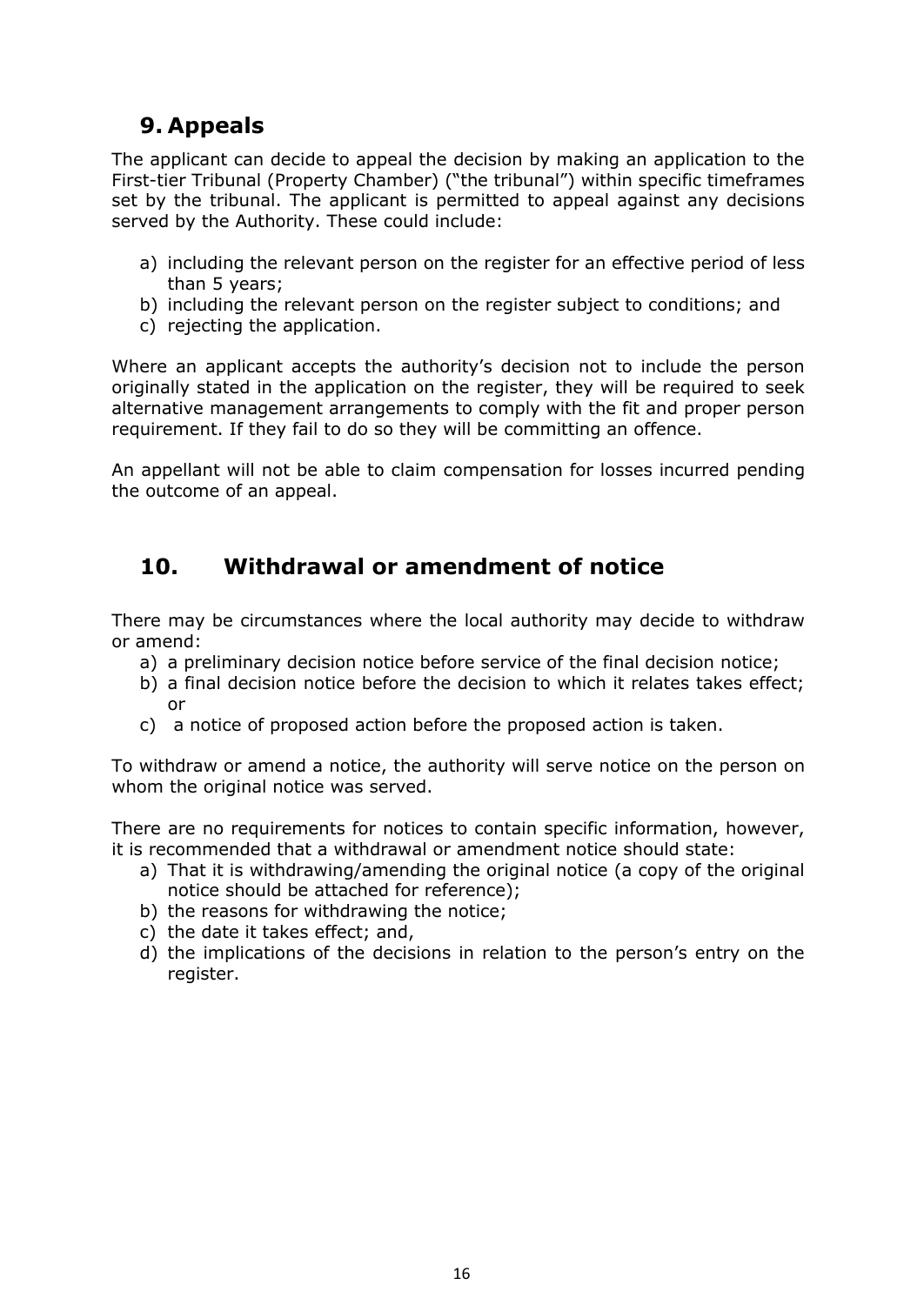## <span id="page-16-0"></span>**11. Removal from the register**

If, after a person is included in the register, new evidence relevant to the person's inclusion becomes available, the authority may decide to:

- a) remove the person from the register;
- b) impose a condition on the inclusion of the person in the register (whether or not there are conditions already imposed;
- c) vary a condition; or
- d) remove a condition.

Officers must use their judgement when determining whether to review an entry and consider any subsequent actions are required. Any such decision should be related to the person being a fit and proper person rather than, for example, site licensing issues which are governed separately. If the local authority decides to take any of the actions listed in paragraph 11 (a) to (d) above, the local authority must serve a notice of any proposed action on the occupier.

The notice of proposed action must clearly state:

- a) the date the notice of proposed action is served;
- b) the action the local authority proposes to take;
- c) the reasons for it;
- d) the date it is proposed that the local authority will take the action;
- e) information about the right to make written representations;
- f) where the proposed action requires the removal of a person from the register, the consequences of causing or permitting the land to be used as a relevant protected site in contravention of the regulations; and
- g) where the proposed action is to impose a condition on the inclusion of a person in the register or to vary a condition, the consequences of failing to comply with said conditions.

A notice of proposed action is not required if the local authority decides to remove a condition attached to an entry. A removal of a condition is viewed widely as being a positive step, which is unlikely to be opposed. It is for that reason that a notice of proposed action is not required. As good practice, the authority will make the site owner or their manager aware of the decision in writing and also ensure the register is updated.

#### <span id="page-16-1"></span>**12. Notice of action taken**

Where a notice of proposed action is given, the occupier will have 28 days, starting from the day after the notice is served, in which to make representations. The local authority must, as soon as reasonably practicable after the end of the 28-day period, decide whether to carry out the proposed action.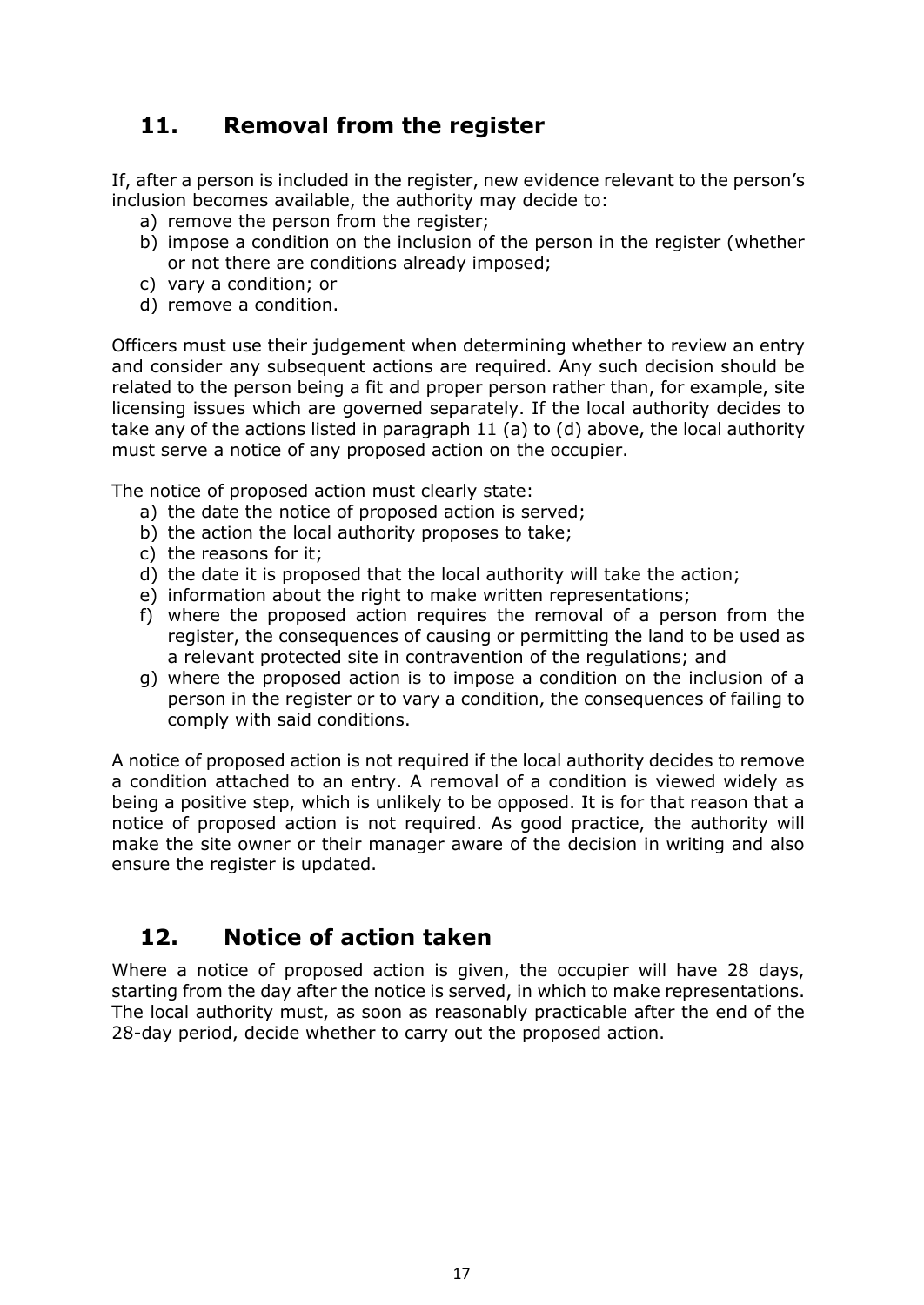Where the local authority decides to take the action, the local authority must serve a further notice on the occupier, indicating the action that has been taken, within the period of 5 working days beginning with the day after the day on which the action was taken.

The notice of action must set out—

- a) the date the notice of action is served;
- b) the fact that they have taken the action;
- c) the reasons for doing so;
- d) the date the action was taken;
- e) information about the right of appeal and the period within which an appeal may be made;
- f) where the action is to remove a person from the register, the consequences of causing or permitting the land to be used as a relevant protected site in contravention of regulations; and
- g) where the action is to impose a condition on the inclusion of a person in the register or to vary a condition, the consequences of failing to comply with any condition.

### <span id="page-17-0"></span>**13. Offences**

There are 3 offences which can occur within the Regulations. They are as follows:

- Operating a site in contravention of the fit and proper person regulations The site owner has certain defences under the Regulations in any proceedings brought against them.
- Withholding information or including false or misleading information in the registration application - The site owner will not have any defences under the Regulations in any proceedings brought against them for this offence.
- Failing to comply with a specified condition The site owner will have certain defences under the Regulations in any proceedings brought against them.

Maidstone Borough Council is responsible for enforcing the regulations. A site owner found guilty of any of the above offences will be liable on summary conviction to a level 5 (unlimited) fine.

## <span id="page-17-1"></span>**14. Defences**

One defence is available to a site owner who has inherited a site and would be found to have a reasonable excuse for failing to make an application within the relevant periods as set out below.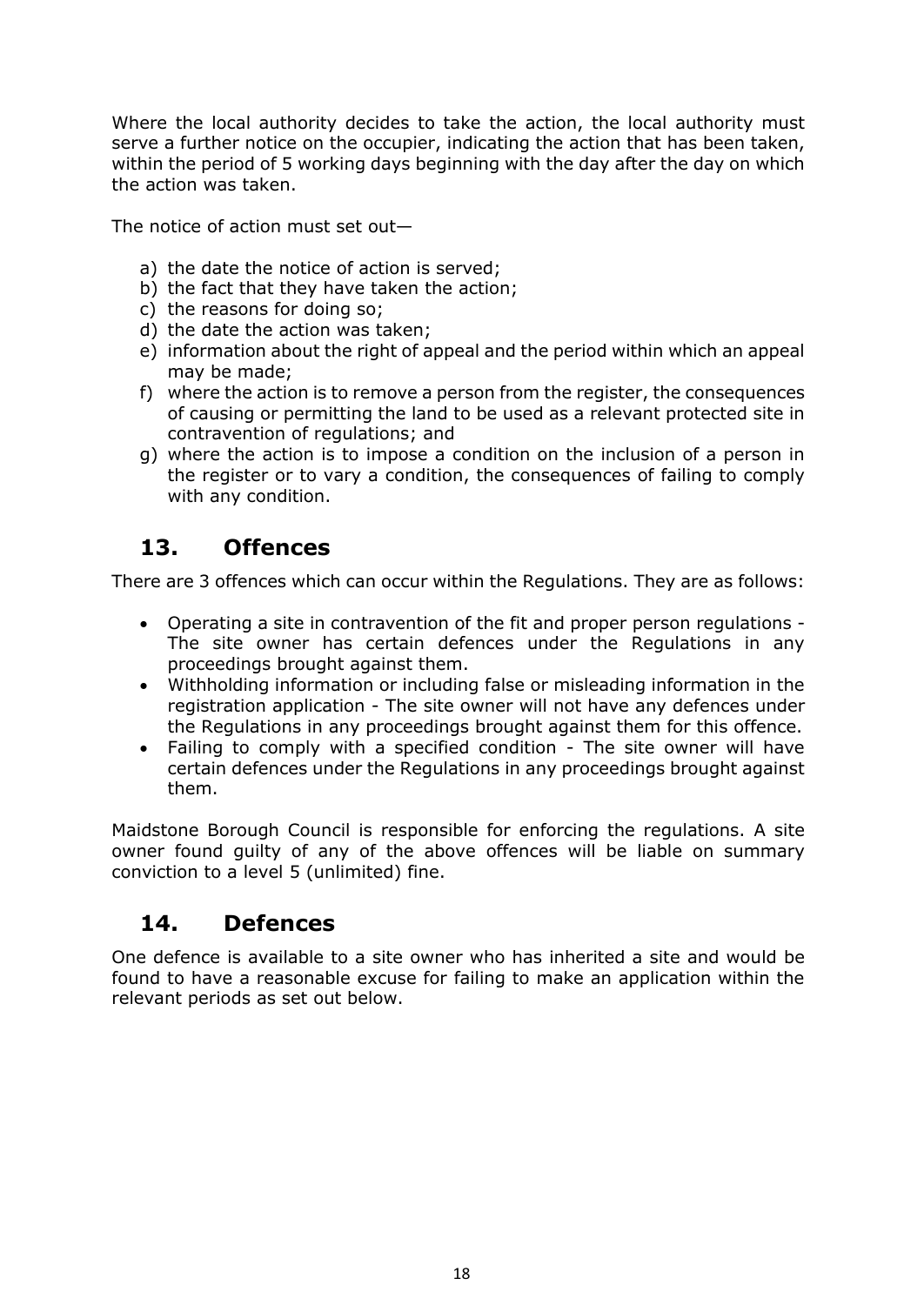### <span id="page-18-0"></span>**15. Relevant periods in specific circumstances**

The below table outlines limited circumstances where a site owner may have a defence.

- 1 the occupier held a site licence immediately before the day on which regulation 4 (operating a site without being a fit and proper person) came into force on 1 October 2021.
- 2 the period of a person's inclusion in the register in relation to the site has come to an end other than as a result of action by the local authority under regulation 8(1)(a)( removal from the fit and proper register after new relevant evidence becomes available).
- 3 at the time that the occupier became entitled to within the period of 3 months possession of the land it was in use as a relevant protected site; and within the period of 28 days beginning with the day after the day on which the person became the occupier of the land the occupier notifies the relevant local authority of its intention to make an application under regulation 6 (application for inclusion in the register)
- 4 at the time that the occupier became entitled to possession of the land it was in use as a relevant protected site; and the occupier does not give the notification referred to in row 3 above
- 5 a person appointed to manage the site no longer does so; and within the period of 28 days beginning with the day after the relevant day the occupier notifies the relevant local authority that the person no longer does so
- 6 a person appointed to manage the site within the period of 28 days no longer does so; and the occupier does not give the notification referred relevant day to in row 5 above
- 7 application under regulation (application for inclusion in the beginning with the relevant dayregister) in relation to the site

Circumstance and Relevant period for making an application in the circumstance From 1st July 2021 before 1 October 2021, the day on which regulation 4 came into force

> not less than two months before the end of the period of the person's inclusion in the register

> beginning with the day after the day on which the person became the occupier of the land

> within the period of 28 days beginning with the day after the day on which the person became the occupier of the land

> within the period of 3 months beginning with the day after the relevant day

> beginning with the day after the

within the period of 3 months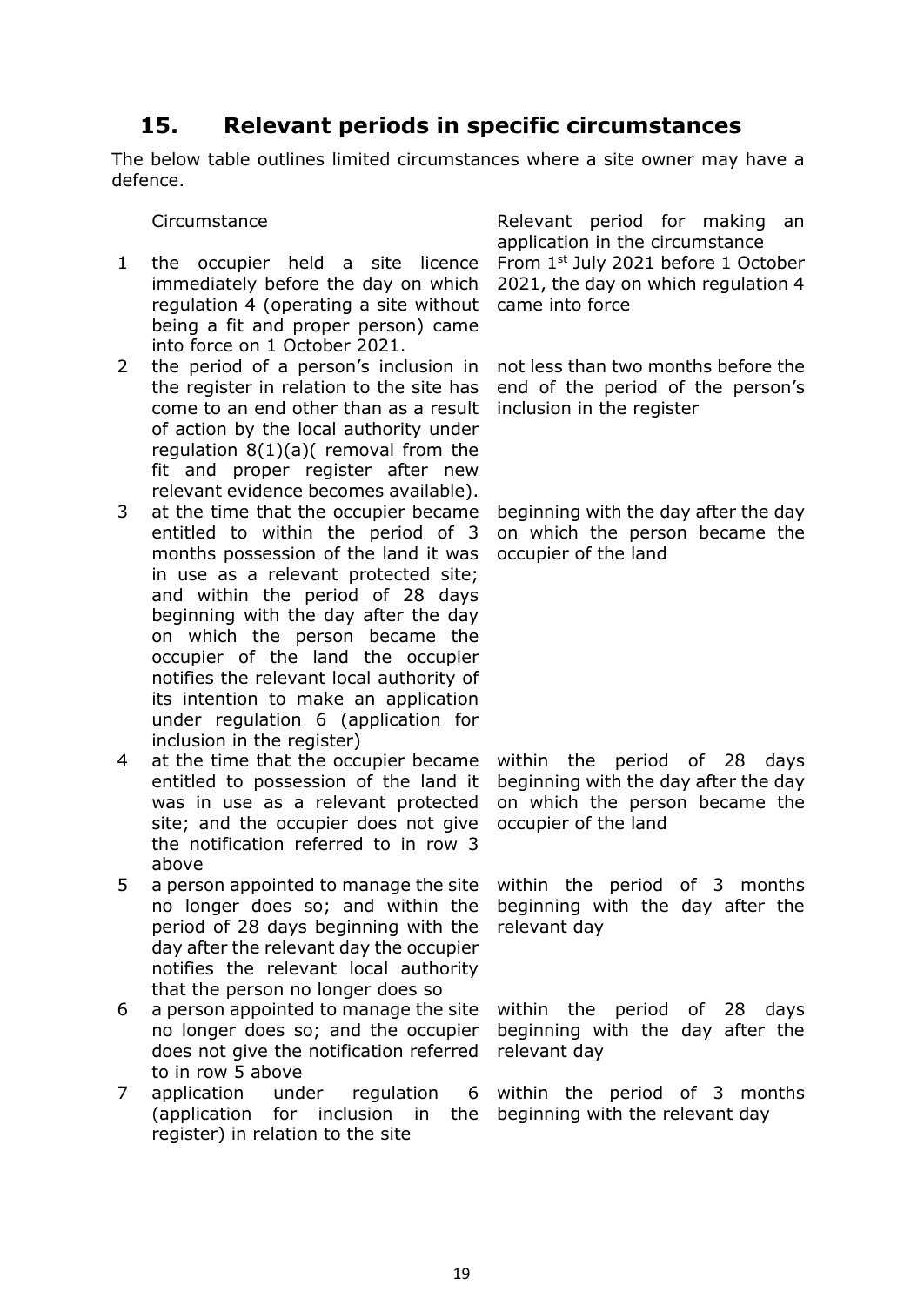- 8 the breach of regulation 4(1) arises within the period of 28 days because the local authority has beginning with the relevant day removed a person from the register; and the occupier does not give the notification referred to in row 7 above
- 9 the breach of regulation 4(1) (operating a site without being a fit and proper person) arises because the local authority has rejected an in-time application; and within the period of 28 days beginning with the relevant day in relation to the rejected application the occupier notifies the relevant local authority of its intention to make a new application under regulation 6
- 10 the breach of regulation 4(1) (operating a site without being a fit beginning with the relevant day and proper person) arises because the local authority has rejected an in-time application; and the occupier does not give the notification referred to in row 9 above

within the period of 3 months beginning with the relevant day

within the period of 28 days

## <span id="page-19-0"></span>**16. The Fit and Proper Persons Register**

Maidstone Borough Council must set up and maintain a register of persons who they are satisfied are fit and proper persons to manage a site in their area. This register must be open to inspection by the public during normal office hours. This register will also be published online.

The register will provide a record of the outcome of the fit and proper person assessments that the authority has carried out for sites. The register will include the following:

- a) the name and business contact details of the person;
- b) the name and address of the relevant protected site to which the application relates;
- c) the status of the person (site owner or manager of the site);
- d) the dates of the first and last day of the period for which the person's inclusion in the register has effect;
- e) whether any condition is attached to the person's inclusion in the register; and
- f) where any condition is attached to the person's inclusion in the register
	- i. the number of any such conditions;
	- ii. the dates of the first and last day of the period for which any such condition applies (if applicable); and
	- iii. the date any condition is varied or satisfied (if applicable).

Where a person has met the fit and proper person assessment, the register will give details of that person and of the site, including decisions made on how long a person's inclusion is for, up to a maximum of 5 years.